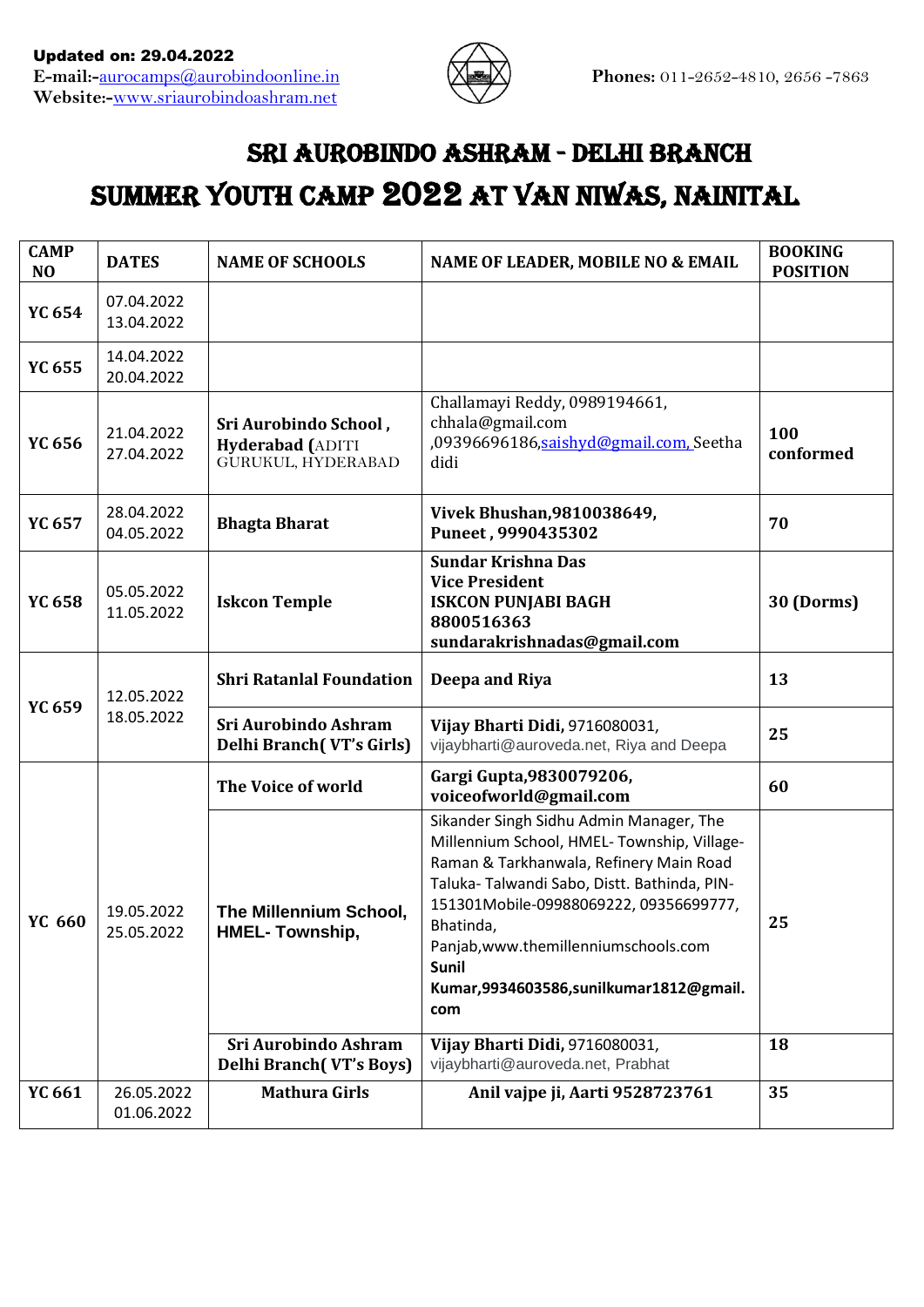|               |                          | <b>Association for Social</b><br><b>Health in India</b>     | Vibha Taluja, 9815094331, Mrs. Kiran<br>Sharma (Superintendent), Association<br>for Social Health in India, Haryana State<br>Ashiana<br>Children's<br>Branch,<br>Home<br>Building, Opp. H. No. 642, Near Sanatan<br>Dharam Temple, Sector-16, Panchkula,<br>Haryana - INDIA, Ph. +91-172-2565-384,<br>Mob: + 91-9478385384, www.ashi-<br>harvana.org, ashianap@gmail.com | 20 |
|---------------|--------------------------|-------------------------------------------------------------|--------------------------------------------------------------------------------------------------------------------------------------------------------------------------------------------------------------------------------------------------------------------------------------------------------------------------------------------------------------------------|----|
| YC 662        | 02.06.2022<br>08.06.2022 | <b>Auro School, Ratlam</b>                                  | Manindra Tiwari, 9826087653                                                                                                                                                                                                                                                                                                                                              | 30 |
|               |                          | <b>Auro School, Ratlam</b>                                  | Veenita Ojha                                                                                                                                                                                                                                                                                                                                                             | 40 |
| YC 663        | 09.06.2022<br>15.06.2022 |                                                             |                                                                                                                                                                                                                                                                                                                                                                          |    |
| YC 664        | 16.06.2022<br>22.06.2022 | <b>SAIVT</b>                                                | Arvind Bhaiya, 9818565988,<br>arvindkumar15@gmail.com, Jyoti Patankar,<br>8920130939,<br>aurocamps@aurobindoonline.in                                                                                                                                                                                                                                                    | 70 |
| YC 665        | 23.06.2022<br>29.06.2022 | <b>Ramanial Shorawala</b><br><b>Public School, Mathura.</b> | Lata Goyal, Mathura, Piyush Dwivedi<br>Ramanlal Shorawala Public<br>School, 7060264869                                                                                                                                                                                                                                                                                   | 40 |
|               |                          | <b>Available</b>                                            |                                                                                                                                                                                                                                                                                                                                                                          |    |
| <b>YC 666</b> | 30.06.2022<br>06.07.2022 | *Hyderabad Children's<br>Aid Society(RK HOMES)*             | Jenny Gupta, 9849035900,<br>jenygipta@hotmail.com                                                                                                                                                                                                                                                                                                                        | 60 |

## **General Objectives**

- Adventure activities to build courage, stamina and self-confidence.
- Channelize energies of the youth towards healthy and value-added activities.
- National integration and harmony through community living. No restrictions due to religion, caste or creed.
- Self-development and spiritual upliftment through meditation, and through lectures on health, nutrition, character building, yoga, and on the teachings of Sri Aurobindo and the Mother.

#### **Activities**

- *Basic Rock Climbing*: Covers training in rock-scrambling, bouldering, tying of knots & hitches, rock-climbing with safety provided by belay, rappelling, and river crossing. Certificates are awarded to participants on successful completion of the camp.
- *Treks*: A gradual build-up of stamina is one of the objectives of treks. Treks start with a mere 4 km, and by the end of the camp almost all campers are able to complete the enchanting 16 km trek to Kainchi. Treks to other magnificent scenic points include Land's End, Hanuman Mandir scenic spot on Ayarpatta Hill, Dorothy Seat / Tiffin Top, Jungle Trek to Sri Aurobindo Peak, Snow View and the lofty Naina Peak.
- Games, community singing and cultural programs.
- Yoga-based keep-fit exercises. Shramdan (selfless work offering) to inculcate dignity of labor.
- Meditation, and talks on healthy living, character building, national problems & role of youth.

### **Age 12 years and above**. Nature of activities requires participants to be **physically fit**. In particular, persons with asthma, **heart or joint problems** are advised **not to enroll.**

**Campsite:** Camps are held at "Van Niwas" (Himalayan Centre of Sri Aurobindo Ashram–Delhi Branch), Bara Pathar, Nainital - 263 001 in the **Kumaon Himalayas** of Uttarakhand. Van Niwas is picturesquely situated at a height of 7400 ft. on the very top of a hill in a serene retreat, nestling among the Himalayan peaks, surrounded by trees and forests, away from the hustle and bustle of the town, in a place of contemplation, peace and quiet. The Campsite can be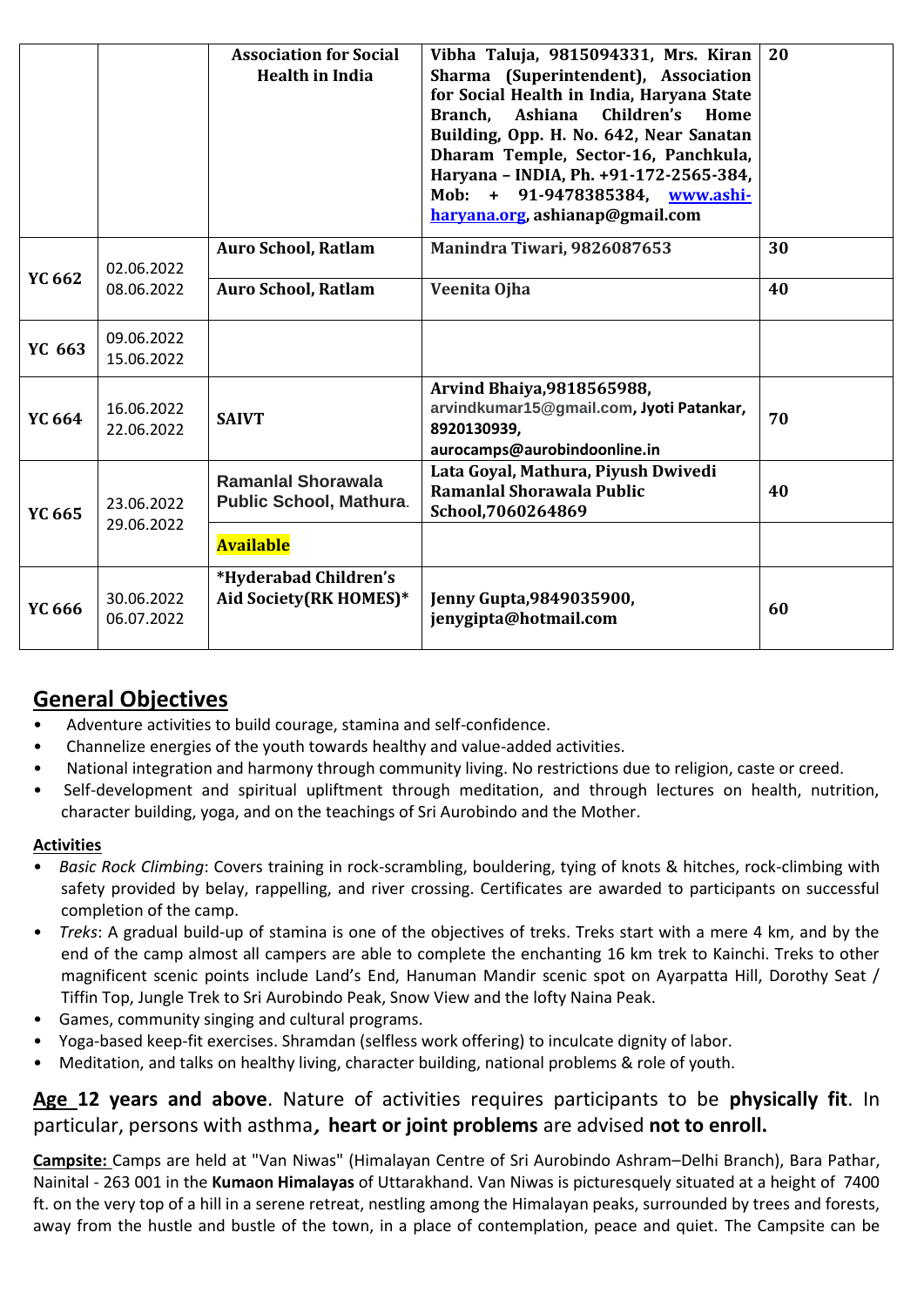arrived by first reaching, "Bara Pathar" and then following the road to Van-Niwas. Google location of Van Niwas is <https://goo.gl/maps/ePwqVKuB1FijDj6v8> .

**Discipline:** Strict discipline is maintained throughout and all participants are required to follow the rules and regulations of the camp and to uphold the sanctity of the place. Smoking, *Gutkha* and tobacco are strictly prohibited on the Campus, and drinking and use of drugs are forbidden during the entire period of the camp.

**Lodging**: Dormitory style beds with coir or foam matting and two blankets. Separate for men and women.

**Food**: Nutritious & entirely vegetarian. We seek your cooperation in matters of food. Since people participate from many states and family backgrounds, it is *not possible for us to satisfy everybody's taste.*

**Stay at Delhi:** Participants will themselves bear their expenses for stay in Delhi. Arrangements can be made at Sri Aurobindo Ashram, Delhi Branch ONLY THROUGH THE WEBSITE: [www.sriaurobindoashram.net/visitors](http://www.rediffmail.com/cgi-bin/red.cgi?red=http%3A%2F%2Fwww%2Esriaurobindoashram%2Enet%2Fvisitors&isImage=0&BlockImage=0&rediffng=0)

**Medical:** Organizers will not be responsible for any accident or illness. All medical expenses will have to be borne by the participants themselves.

**Indemnity Form:** All school/participating organizations are to submit an indemnity form to the Ashram prior to commencement of the journey.

#### **How and Where to Apply:**

**Since we have a great rush for our Camps, please identify your participation and block your seats as early as possible.** 

1. Enrolment on "*FIRST COME FIRST SERVED*" basis.

2. On acceptance we shall send further details, and kit list. You are requested **not to start your journey without** receiving a **proper acceptance letter** from us.

3. Fastest way to correspond with us is via e-mail to [aurocamps@aurobindoonline.in](mailto:aurocamps@aurobindoonline.in).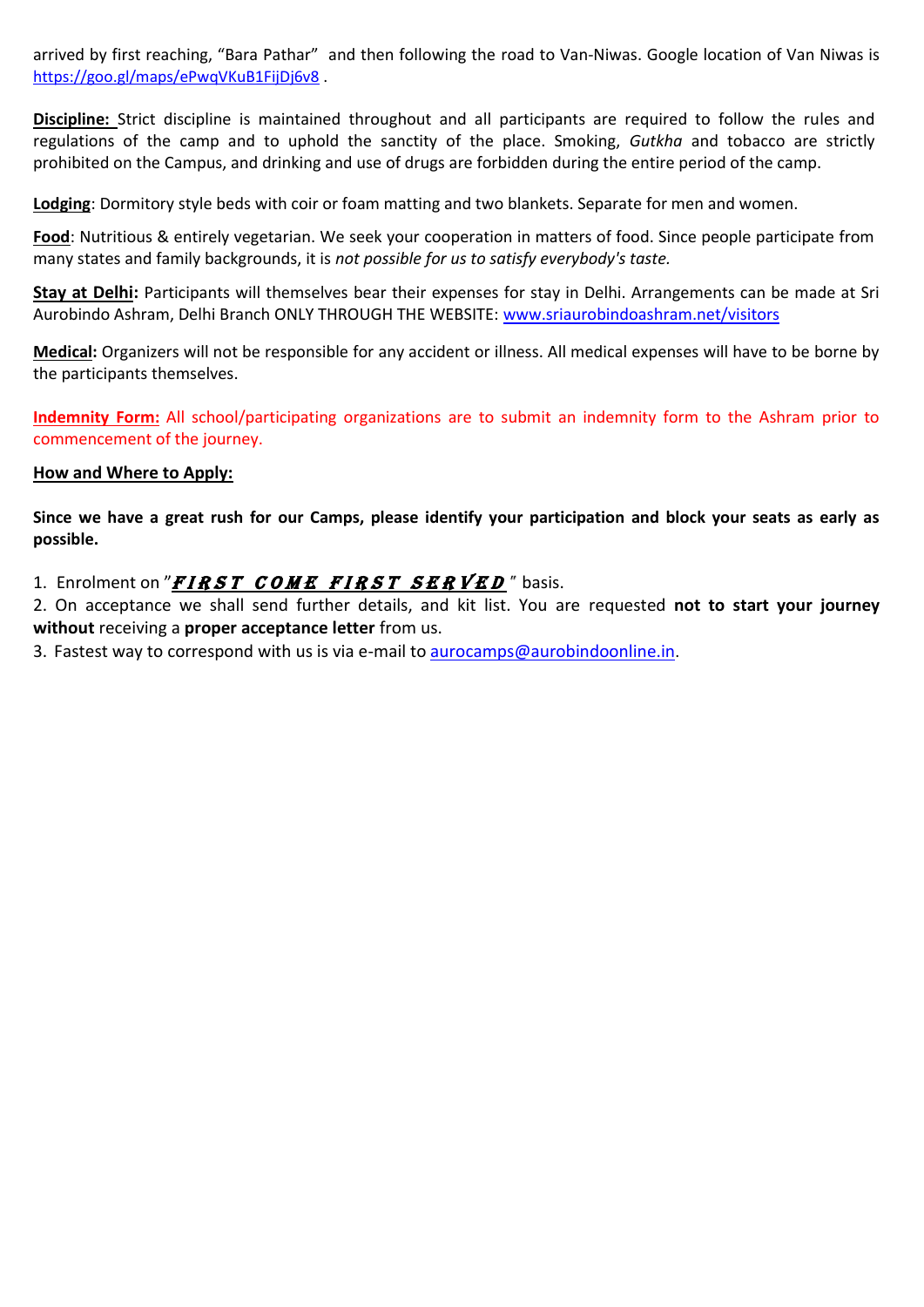## **For Offering**

#### **SRI AUROBINDO ASHRAM - DELHI BRANCH**

#### **BANK ACCOUNTS DETAILS FOR MONEY TRANSFER IN INDIA**

**Sri Aurobindo Ashram-Delhi Branch SB-Account No. 90030110002667**

**Sri Aurobindo Marg**

**New Delhi – 110016**

**Email: [contact@aurobindoonline.in](mailto:contact@aurobindoonline.in)**

## **Name of Bank**

| <b>UCO Bank</b>    | Branch Code – 9003      |
|--------------------|-------------------------|
| Hauz Khas          | IFSC Code - UCBA0009003 |
| New Delhi - 110016 | MICR Code - 110028006   |

#### **IMPORTANT NOTE**

- **1. If you are making direct deposit in our above bank accounts, kindly send an email positively t[o aurocamps@aurobindoonline.in](mailto:aurocamps@aurobindoonline.in) giving us the details of amount.**
- **2. Cash/Cheque No., Amount, Bank, Date of deposit for contribution.**
- **3. This will help us reconcile your amount with our bank account and issuing official receipts if not already issued.**
- **4. Sri Aurobindo Ashram – Delhi Branch is exempt from Income Tax u/s 80 G.**

**5.**

## **Daily timetable for youth programs:**

6.30 A.M - YOGIC KEEP FIT 7.30 A.M - BREAKFAST 8.30 A.M - 5 DAYS ROCK CLIMBING COURSE **\*1** 12.30 P.M -LUNCH 2.30 P.M - 5 DAYS TREKKING **\*2** 4.30 P.M -TIFFIN 5.30 P.M - GAMES 7.00 P.M - MEDITATION / SELF GROWTH TALKS 7.30 P.M - DINNER 8.30 P.M - COMMUNITY SINGING /CULTURAL

#### **PROGRAM**

\*1. - 2 DAYS LONG TREKKING

\*2 - 2 DAYS VISIT TO THE TOWN